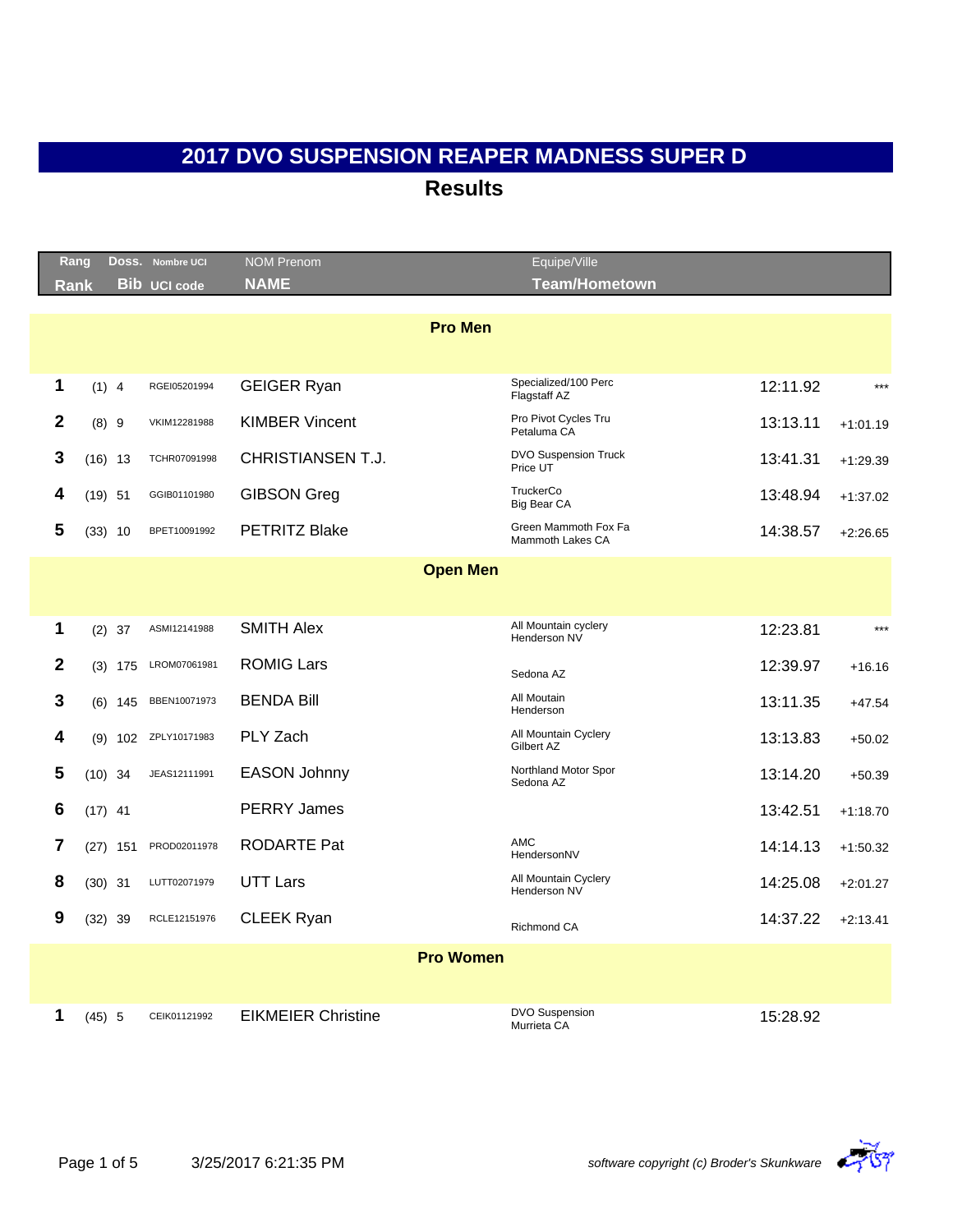|                  | Rang        |            | DOSS. Nombre UCI      | <b>NOM Prenom</b>      |                        | Equipe/Ville                                   |          |            |
|------------------|-------------|------------|-----------------------|------------------------|------------------------|------------------------------------------------|----------|------------|
|                  | <b>Rank</b> |            | <b>Bib UCI code</b>   | <b>NAME</b>            |                        | <b>Team/Hometown</b>                           |          |            |
|                  |             |            |                       |                        |                        |                                                |          |            |
|                  |             |            |                       |                        | <b>Cat 1 Men 19-29</b> |                                                |          |            |
|                  |             |            |                       |                        |                        |                                                |          |            |
| 1                |             |            | (15) 123 APEA03131997 | <b>PEARSON Andrew</b>  |                        | <b>WESTERN STATE COLORA</b><br>Bellevue ID     | 13:38.57 |            |
|                  |             |            |                       |                        | <b>Cat 1 Men 17-18</b> |                                                |          |            |
|                  |             |            |                       |                        |                        |                                                |          |            |
| 1                |             | $(4)$ 23   | KTRY10152000          | <b>TRYGSTAD Kevin</b>  |                        | All Mountain Cyclery<br><b>Boulder City NV</b> | 12:59.32 | $***$      |
| $\overline{2}$   |             | $(5)$ 21   | ALOS09172000          | LOSKOTA Angelo         |                        | Team BLOCK<br>Lancaster CA                     | 13:01.05 | $+1.73$    |
|                  |             |            |                       |                        |                        |                                                |          |            |
|                  |             |            |                       |                        | <b>Cat 1 Men 30-39</b> |                                                |          |            |
|                  |             |            |                       |                        |                        |                                                |          |            |
| 1                |             |            | (13) 110 BZIM01211986 | <b>ZIMMERMAN Brian</b> |                        | Shovel-Kali<br>Kensington CA                   | 13:24.66 |            |
|                  |             |            |                       |                        | <b>Cat 1 Men 40-49</b> |                                                |          |            |
|                  |             |            |                       |                        |                        |                                                |          |            |
| 1                |             |            | (14) 104 BNOR07141973 | <b>NORMAN Ben</b>      |                        | DVO Suspension / Tru                           | 13:32.10 | $***$      |
|                  |             |            |                       |                        |                        | Palmdale CA                                    |          |            |
| $\mathbf{2}$     |             | $(23)$ 109 | QWIN02231973          | <b>WINTER Quinn</b>    |                        | Knolly/DVO/Deity/Max<br>henderson NV           | 14:00.93 | $+28.83$   |
|                  |             |            |                       |                        | <b>Cat 1 Men 50+</b>   |                                                |          |            |
|                  |             |            |                       |                        |                        |                                                |          |            |
| 1                |             |            | (58) 112 BBON03011957 | <b>BONDURANT Bobby</b> |                        | Truckerco                                      | 19:43.68 |            |
|                  |             |            |                       |                        |                        | Big Bear City CA                               |          |            |
|                  |             |            |                       |                        | <b>Cat 2 Men 19-29</b> |                                                |          |            |
|                  |             |            |                       |                        |                        |                                                |          |            |
| 1                |             |            | (7) 224 TKRA03231988  | <b>KRAENZLER Ty</b>    |                        | Flagstaff AZ                                   | 13:12.25 | ***        |
| $\boldsymbol{2}$ |             |            | (11) 217 DMCN08091988 | <b>MCNEELY Daniel</b>  |                        | Wheat Ridge CO                                 | 13:19.36 | $+7.11$    |
| $\mathbf 3$      |             | $(12)$ 230 | BMOR04041990          | <b>MORGAN Brian</b>    |                        | Squeaky wheel<br>Lancaster CA                  | 13:19.79 | $+7.54$    |
| 4                |             | (44) 249   | SHOO03221988          | <b>HOOVER Sean</b>     |                        | <b>Rohnert Park</b>                            | 15:27.39 | $+2:15.14$ |
| 5                |             | $(49)$ 211 | CTAK08071989          | <b>TAKAHASHI Colin</b> |                        | Team Go-Ride<br>Salt Lake City UT              | 15:58.19 | $+2:45.94$ |

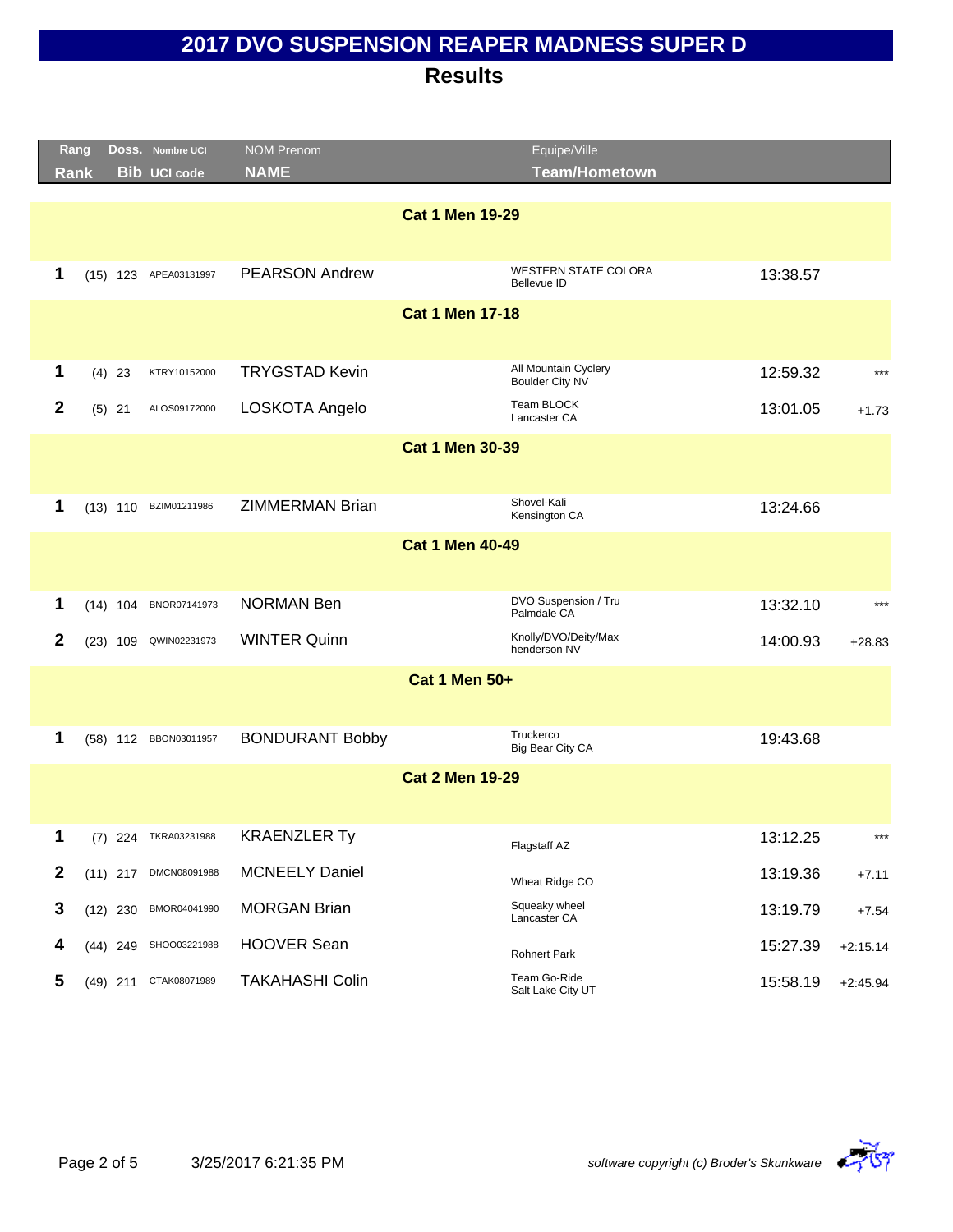|                          | Rang        | DOSS. Nombre UCI      | <b>NOM Prenom</b>       | Equipe/Ville                                         |          |            |  |  |
|--------------------------|-------------|-----------------------|-------------------------|------------------------------------------------------|----------|------------|--|--|
|                          | Rank        | <b>Bib UCI code</b>   | <b>NAME</b>             | <b>Team/Hometown</b>                                 |          |            |  |  |
|                          |             |                       | <b>Cat 2 Men 30-39</b>  |                                                      |          |            |  |  |
|                          |             |                       |                         |                                                      |          |            |  |  |
| 1                        | $(20)$ 219  | TBAI11041985          | <b>BAIRD Travis</b>     | SPEED MOUNTAIN<br>Farmington UT                      | 13:52.79 | $***$      |  |  |
| 2                        | $(21)$ 226  | BHAH01291978          | <b>HAHN Byronn</b>      | Southridge Dental<br>Henderson NV                    | 13:55.63 | $+2.84$    |  |  |
| 3                        | 222<br>(22) | AOSB03151982          | <b>OSBORNE Aaron</b>    | The Gravity Cartel L<br>Las Vegas NV                 | 14:00.59 | $+7.80$    |  |  |
| 4                        | 202<br>(24) | JJOH12301986          | <b>JOHNSON Josh</b>     | Sandy UT                                             | 14:06.25 | $+13.46$   |  |  |
| 5                        | $(26)$ 227  | GMYE06051987          | <b>MYERS Gabriel</b>    | Dickman Racing DVO C<br>Santa Rosa CA                | 14:13.48 | $+20.69$   |  |  |
| 6                        | $(29)$ 225  | BGUN09041979          | <b>GUNNERSON Beau</b>   | Go Ride<br>salt lake city UT                         | 14:19.89 | $+27.10$   |  |  |
|                          |             |                       | <b>Cat 2 Men 40-49</b>  |                                                      |          |            |  |  |
|                          |             |                       |                         |                                                      |          |            |  |  |
| 1                        | $(18)$ 228  | JVIL03151974          | <b>VILLEGAS Jose</b>    | ji bikes<br>Tucson AZ                                | 13:46.71 | $***$      |  |  |
| $\mathbf{2}$             | 232<br>(25) | MWAL11211973          | <b>WALKER Mark</b>      | All Mountain Cyclery<br>Boulder City NV              | 14:08.64 | $+21.93$   |  |  |
| 3                        | $(46)$ 203  | GWEL05141968          | <b>WELCH Geoff</b>      | <b>Fors Racing Products</b><br><b>Bakersfield CA</b> | 15:37.49 | $+1:50.78$ |  |  |
| <b>Cat 2 Women 30-39</b> |             |                       |                         |                                                      |          |            |  |  |
|                          |             |                       |                         |                                                      |          |            |  |  |
| 1                        | $(40)$ 214  | NSCH12031980          | <b>SCHANILEC Nicole</b> | Go-Ride<br>Murray UT                                 | 15:19.37 |            |  |  |
|                          |             |                       | <b>Cat 3 Men 19-29</b>  |                                                      |          |            |  |  |
|                          |             |                       |                         |                                                      |          |            |  |  |
| 1                        |             | (38) 307 FRAN11121993 | <b>RANDELL Frankie</b>  | <b>HLNBoys</b><br>Las Vegas NV                       | 15:11.60 | $***$      |  |  |
| $\mathbf 2$              | (55)<br>326 | ABLA08021994          | <b>BLACKWELL Andrew</b> | Salt Lake City                                       | 19:11.06 | $+3:59.46$ |  |  |
| 3                        | $(56)$ 301  | KTAL06171988          | <b>TALLEY Kevin</b>     | <b>Grizzly Cycles</b><br><b>Bakersfield CA</b>       | 19:20.96 | $+4:09.36$ |  |  |
|                          |             |                       | <b>Cat 3 Men 15-18</b>  |                                                      |          |            |  |  |
|                          |             |                       |                         |                                                      |          |            |  |  |
| 1                        |             | (39) 302 LUHL06282002 | <b>UHLRICH Luke</b>     | All Mountain Cyclery<br>Las Vegas NV                 | 15:15.76 | $***$      |  |  |
| $\mathbf{2}$             | $(42)$ 321  | BROG12081999          | <b>ROGERS Bryce</b>     | Mom and dad/Odd Jobs<br>Jessy Rogers NV              | 15:22.21 | $+6.45$    |  |  |

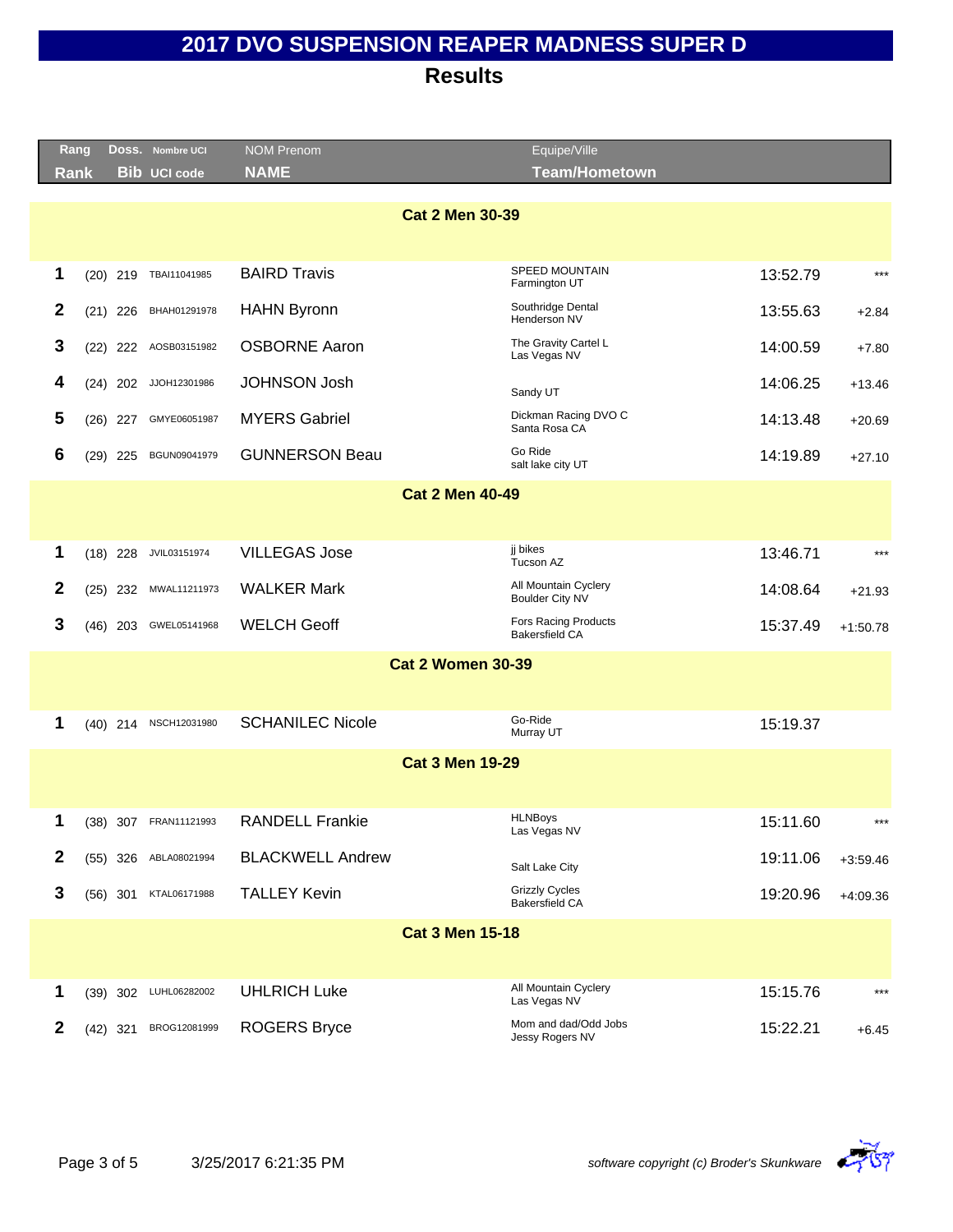|              | Rang        | Doss. Nombre UCI      | <b>NOM Prenom</b>        | Equipe/Ville                             |          |             |
|--------------|-------------|-----------------------|--------------------------|------------------------------------------|----------|-------------|
|              | <b>Rank</b> | <b>Bib UCI code</b>   | <b>NAME</b>              | <b>Team/Hometown</b>                     |          |             |
|              |             |                       |                          |                                          |          |             |
|              |             |                       |                          | <b>Cat 3 Men 30-39</b>                   |          |             |
|              |             |                       |                          |                                          |          |             |
| 1            | 305<br>(31) | ACLE07161983          | <b>CLEVENGER Aj</b>      | DVO Suspension<br>Oxnard CA              | 14:27.11 | $***$       |
| $\mathbf{2}$ | 320<br>(37) | APRA04261987          | PRADO Aaron              | <b>TUN Cycling</b><br>HENDERSON NV       | 15:06.84 | $+39.73$    |
| 3            | $(41)$ 300  | EPAR08081983          | <b>PARKER Ed</b>         | Layton UT                                | 15:21.68 | $+54.57$    |
| 4            | (47)<br>303 | JLAM08151981          | LAMPHEAR Joseph          | uphilljoe<br>Tucson AZ                   | 15:39.12 | $+1:12.01$  |
| 5            |             | (48) 312 BSOL04071980 | <b>SOLIS Beau</b>        | <b>FISHYFINGAZ</b><br>Las Vegas NV       | 15:46.70 | $+1:19.59$  |
|              |             |                       |                          | <b>Cat 3 Men 40-49</b>                   |          |             |
|              |             |                       |                          |                                          |          |             |
| 1            | $(28)$ 319  | HPAT07271977          | <b>PATRICK Heath</b>     | <b>HLNBOYS</b><br>Las vegas NV           | 14:18.45 | $***$       |
| $\mathbf{2}$ | $(34)$ 318  | IHOR04191976          | <b>HORAK</b> lan         | FEA Race Team<br>Henderson NV            | 14:41.94 | $+23.49$    |
| 3            | $(36)$ 309  | JTUN10101976          | <b>TUNG Jacob</b>        | <b>Exhale Bikes</b><br>Grand Canyon AZ   | 14:53.53 | $+35.08$    |
| 4            | (43)<br>304 | CMCA02201976          | <b>MCARA Chris</b>       | <b>Giantkeeper Reptiles</b><br>Peoria AZ | 15:25.99 | $+1:07.54$  |
| 5            | (50)<br>315 | CGIO07031972          | <b>GIOVANNELLI Chris</b> | DVO/BOX COMPONENT/TE<br>san marino CA    | 16:09.91 | $+1:51.46$  |
| 6            | 306<br>(57) | CCAR11081974          | <b>CARLTON Chris</b>     | <b>LC Trails</b><br>Caliente CA          | 19:33.88 | $+5:15.43$  |
|              |             |                       |                          | <b>Class 2/3 Men 50+</b>                 |          |             |
|              |             |                       |                          |                                          |          |             |
| 1            | $(35)$ 240  | MUHL11051965          | <b>UHLRICH Mark</b>      | All Mountain Cyclery<br>Las Vegas NV     | 14:49.29 | $***$       |
| 2            |             | (51) 237 SJON03121966 | <b>JONES Stan</b>        | Henderson NV                             | 16:14.76 | $+1:25.47$  |
|              |             |                       |                          | <b>Junior Men 13-14</b>                  |          |             |
|              |             |                       |                          |                                          |          |             |
| 1            | $(52)$ 27   | KORO04172003          | <b>OROURKE Kaleb</b>     | all mountain<br>Henderson                | 16:39.61 |             |
|              |             |                       |                          | <b>Junior Men 11-12</b>                  |          |             |
|              |             |                       |                          |                                          |          |             |
| 1            | (53) 60     | EREY04042006          | <b>REYNOLDS Eddie</b>    | bcb company<br>Coronado CA               | 17:33.20 | $***$       |
| $\mathbf{2}$ | $(59)$ 65   | ECOR05272005          | <b>CORBELL Ellis</b>     | Team Block<br>Lancaster CA               | 27:35.21 | $+10:02.01$ |